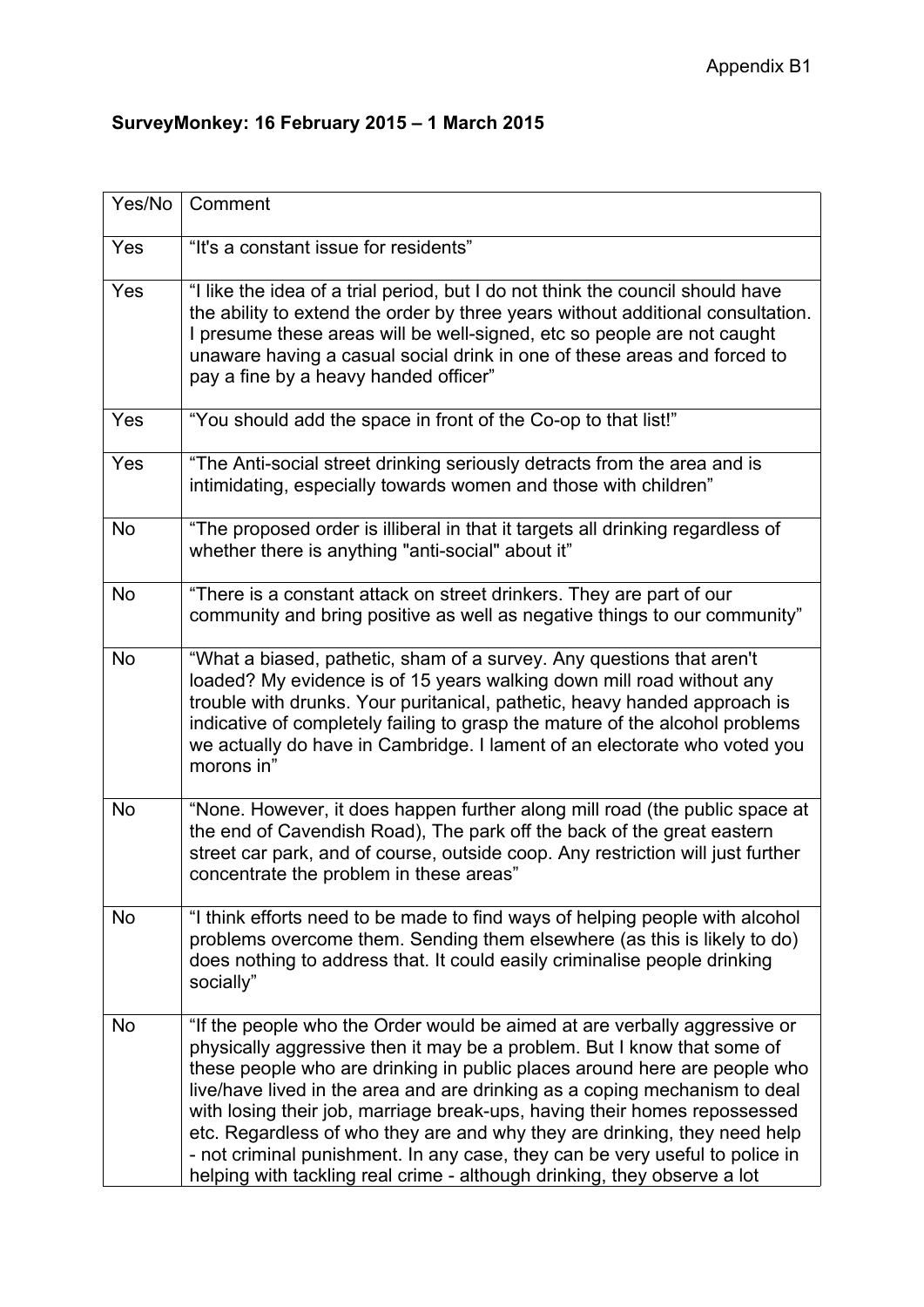|           | throughout the day and can help with informing police of unusual activity. In<br>fact, their drinking in public spaces helps prevent real crime and would-be<br>gangs from taking over these very public spaces. Although their chatter can<br>sometimes be a little loud, I do feel reassured to see them - as it suggests<br>all is well and nothing untoward going on. My advice would be that the<br>police should actually patrol the areas from time to time and befriend the<br>drinkers, as it will help tackle crime"                                                                                                                                                                                                                                                                                                                                                                                                                                                                                                |
|-----------|-------------------------------------------------------------------------------------------------------------------------------------------------------------------------------------------------------------------------------------------------------------------------------------------------------------------------------------------------------------------------------------------------------------------------------------------------------------------------------------------------------------------------------------------------------------------------------------------------------------------------------------------------------------------------------------------------------------------------------------------------------------------------------------------------------------------------------------------------------------------------------------------------------------------------------------------------------------------------------------------------------------------------------|
| No        | "location related orders only drive the problem elsewhere"                                                                                                                                                                                                                                                                                                                                                                                                                                                                                                                                                                                                                                                                                                                                                                                                                                                                                                                                                                    |
| <b>No</b> | "this will only move the problem and will not solve it. Introduce a city wide<br>ban. Or be prepared to chase the problem"                                                                                                                                                                                                                                                                                                                                                                                                                                                                                                                                                                                                                                                                                                                                                                                                                                                                                                    |
| No        | "I witnessed aggressive behaviour - mostly loud arguments and shouting -<br>in these areas which I found unpleasant and sometimes made be feel<br>threatened. But mostly people drinking were not threatening or unpleasant.<br>On a practical level, the Protection Order is likely just to move the drinkers<br>into other areas eg further down Mill Rd, onto Tenison Rd green, Parkers<br>Piece etc- more people concentrated into smaller areas is likely to cause<br>more problems. I'd rather see enforcement focussed on tackling aggressive<br>behaviour not drinking"                                                                                                                                                                                                                                                                                                                                                                                                                                               |
| Yes       | "Drinking in Mill Road Cemetery, particularly in the late evening deters me<br>from using the footpath between Mill Road & Norfolk Street after dark even<br>on a bicycle. I often hear loud brawls at night. The number of empty cans<br>attests to the problem. The problem increases in the summer months when<br>some people choose to sleep over in the Cemetery. I know many of them<br>and they are not homeless but just prefer the companionship that street life<br>affords; others are drawn temporarily from elsewhere because the students<br>here are more generous with handouts than elsewhere. Whether or not the<br>sporadic vandalism of graves is due to alcohol or drugs I do not know, but I<br>strongly suspect that one or is a contributing factor. Petersfield Green can<br>be unpleasant when used by groups sitting on the grass at the north side<br>consuming large amounts of alcohol, which alas impacts on the right of<br>children to enjoy this play space free from any perceived threat" |
| No        | "(1) The police already have powers to arrest and deal with anti-social<br>troublemakers. No need for this PSPO. (2) The PSPO is unfair because it<br>will punish the majority for the actions of a minority. Why shouldn't<br>responsible non-troublemakers be allowed to enjoy an outdoor drink in<br>these places?"                                                                                                                                                                                                                                                                                                                                                                                                                                                                                                                                                                                                                                                                                                        |
| <b>No</b> | "This is bad law the punish the some of the most vulnerable members of<br>our community. I have lived on Mill Road for 8 years now and constantly go<br>up and down it at all times of day and night. I can honestly say I have never<br>had any problems with those individuals which this law is aimed. I can only<br>assume it is targeted at them to change Mill Road from a vibrant<br>community in which ALL individuals are welcome to a bland middle class<br>enclave where only those who get drunk in pubs (and then subsequently<br>have to walk home) are welcome"                                                                                                                                                                                                                                                                                                                                                                                                                                                |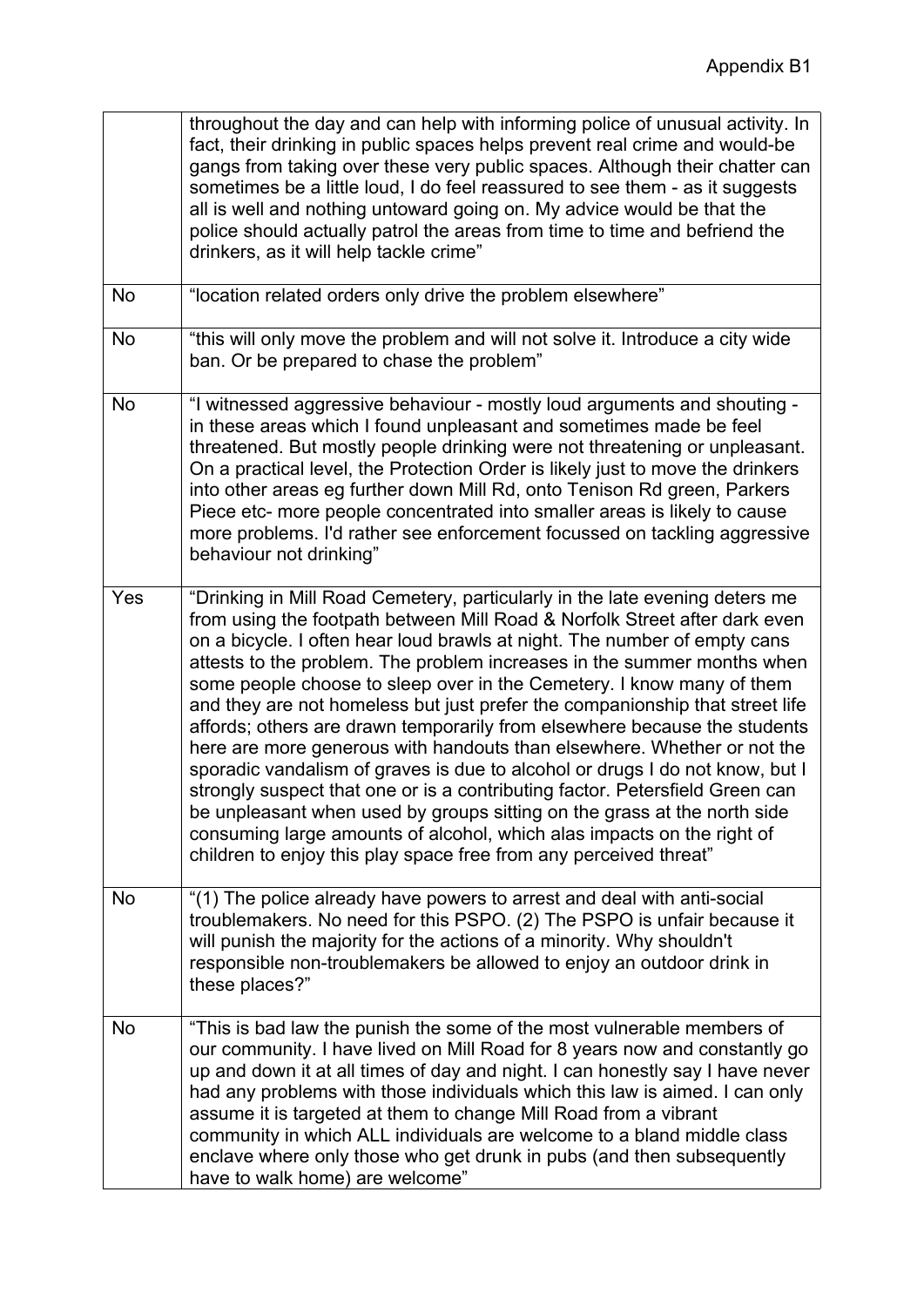| <b>No</b>  | "Street drinking is a problem in many places, and this favours only one<br>place with attention"                                                                                                                                                                                                                                                                                                                                                                                        |
|------------|-----------------------------------------------------------------------------------------------------------------------------------------------------------------------------------------------------------------------------------------------------------------------------------------------------------------------------------------------------------------------------------------------------------------------------------------------------------------------------------------|
| Yes        | "Most of the those who cause disturbance/ annoyance by drinking in these<br>areas are homeless people. So, it is a deeper social problem"                                                                                                                                                                                                                                                                                                                                               |
| Yes        | "Yes, often see people passed out in mill road cemetery, or congregating in<br>mill road cemetery which can be very distressing for people walking<br>through"                                                                                                                                                                                                                                                                                                                          |
| No         | "This is a cynical attack on vulnerable people in society, who should be<br>offered help, not prosecution"                                                                                                                                                                                                                                                                                                                                                                              |
| <b>No</b>  | "I support the order for Mill Road cemetery and Ditchburn Place, but not for<br>Petersfield Green. Drinkers in Petersfield Green tend to congregate away<br>from the main path and play area, and are less likely to cause a problem for<br>other park users. If the order was introduced they would likely move to<br>either the area outside the swimming pool or Parker's Piece, which would<br>result in increased conflict with other users"                                       |
| Yes        | "Do not want to see my children playing in the garden and drunk people<br>next to them"                                                                                                                                                                                                                                                                                                                                                                                                 |
| Yes        | "have seen people who are drinking from cans / bottles in each of these<br>areas; they have then made comments or nuisance to people in the area. I<br>am concerned that this measure will move the problem though to areas<br>such as the St Matthew St car park etc so other steps need also need to be<br>taken"                                                                                                                                                                     |
| Yes        | "I can hear shouting and foul language from my garden, mainly in the<br>summer. The garden backs onto the Cemetery avenue. I have often seen<br>people in poor state of drunkenness on Mill road. Does this Order apply to<br>Mill Road? I can't imagine a fine is an appropriate deterrent. These people<br>do not have any money. Does the police have enough officers to patrol<br>these areas? Unless the police makes an appearance on a regular basis<br>there will be no change" |
| <b>Yes</b> | "Discarded syringes, threatening behaviour and early morning drinking are<br>comment and evidence enough I think! (also, have you even tried to get<br>into A&E lately!)"                                                                                                                                                                                                                                                                                                               |
| Yes        | "Playing with my children in Petersfield we have found discarded beer<br>bottles, sleeping bags and witnessed public urination and defeacation,<br>lewd, rowdy, drunken behaviour, out of control dogs"                                                                                                                                                                                                                                                                                 |
| <b>Yes</b> | "A work colleague who travels by train from Downham Market each day<br>then cycles from Cambridge Railway Station to Cambridge Business Park<br>via Tenison Road, Mill Road, East Road tells me that when they cross<br>Petersfield Green on the corner of Mill Road and East Road around 9am                                                                                                                                                                                           |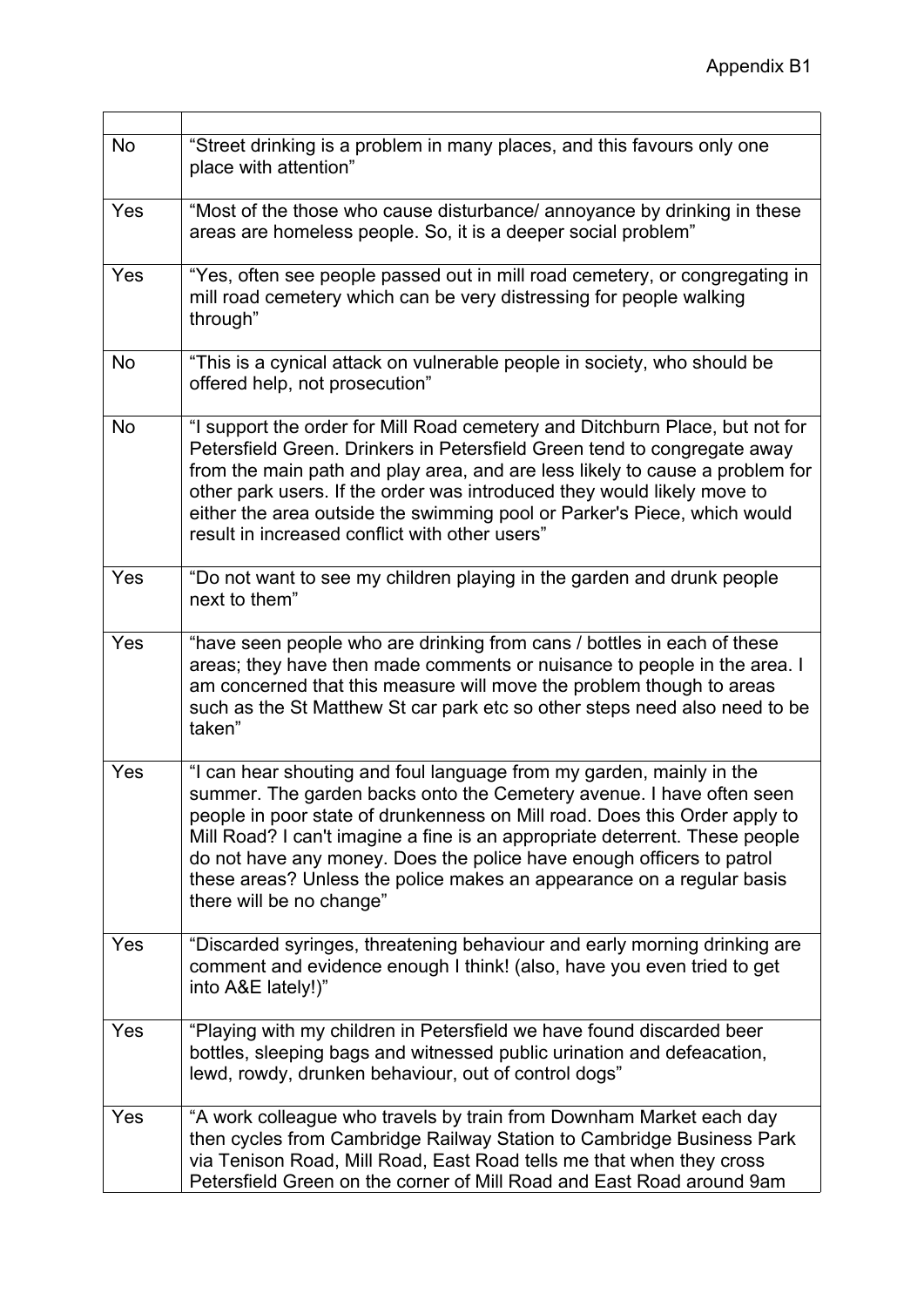|            | more often than not there are people sitting on the benches or hanging<br>around at various points drinking alcohol . I sometimes see this in the<br>evening 6pm to 7pm"                                                                                                                                                                                                                                                                                                                                                                                                                                                                                                                                                                                                                                                                                                                                                                                                                                                                                                                                      |
|------------|---------------------------------------------------------------------------------------------------------------------------------------------------------------------------------------------------------------------------------------------------------------------------------------------------------------------------------------------------------------------------------------------------------------------------------------------------------------------------------------------------------------------------------------------------------------------------------------------------------------------------------------------------------------------------------------------------------------------------------------------------------------------------------------------------------------------------------------------------------------------------------------------------------------------------------------------------------------------------------------------------------------------------------------------------------------------------------------------------------------|
| Yes        | "Street drinkers in Ditchburn Gardens are causing ingress and egress to<br>and from the site to be inhibited by the locking of garden gates. This affects<br>the integration of the Independent Living Scheme and prevents the<br>community from enjoying the open space provided, at a time when<br>available open space is being cut back by development"                                                                                                                                                                                                                                                                                                                                                                                                                                                                                                                                                                                                                                                                                                                                                   |
| Yes        | "There were two men sitting on a bench on the East Road side of<br>Petersfield Green drinking. They had a black dog which was not on a lead<br>and which ran over to me as I was crossing the green on the diagonal path<br>to the corner of East Road and Mill Road. One of them shouted "he's<br>friendly""                                                                                                                                                                                                                                                                                                                                                                                                                                                                                                                                                                                                                                                                                                                                                                                                 |
| Yes        | "The bench in Petersfield Green is used by alcohol consumers from early<br>morning until night. Other drinkers are occupying the porches of Petersfield<br>flats until about 11pm. Some have dogs which roam off lead on the Green<br>& in some cases frighten pedestrians"                                                                                                                                                                                                                                                                                                                                                                                                                                                                                                                                                                                                                                                                                                                                                                                                                                   |
| <b>No</b>  | "It's a minor nuisance which will only be displaced to another area"                                                                                                                                                                                                                                                                                                                                                                                                                                                                                                                                                                                                                                                                                                                                                                                                                                                                                                                                                                                                                                          |
| Yes        | "Constant observation of drinking in Ditchburn Place, with associated<br>aggressive behaviour which is intimidating to all but must be especially<br>frightening to the residents"                                                                                                                                                                                                                                                                                                                                                                                                                                                                                                                                                                                                                                                                                                                                                                                                                                                                                                                            |
| <b>No</b>  | "First on the consultation process. Little publicity has been given betond<br>posting this document on line. Second, the document and consultation is<br>entirely leading in relation to the problems associated with these areas and<br>are clearly designed to provide a positive outcome in support of<br>PSPO's. We are only being given an opportunity to support the contention<br>that street drinking is a problem. You do not prompt or consult in anyway as<br>to whether a PSPO is an appropriate tool to tackel the issues of street<br>drinking, and nor is any substantial objective evidence provided that this<br>needs a long term imposition of an order that will lead to further<br>criminalisation of vunerable members of our community whose support<br>networks have been subject to increased financial pressure and cuts. Yes<br>we need to do respond to the issues relating to street drinking but the<br>PSPO ensures that this becomes a policing rather than a social issue.<br>These orders are too draconian in impact and effect, and will fail to deal<br>with root cause" |
| Yes        | "Street drinking has been a growing problem over the past 10 years. This<br>can be intimidating even for a healthy adult and creates a bad atmosphere<br>that is not conducive either to the residents or shoppers"                                                                                                                                                                                                                                                                                                                                                                                                                                                                                                                                                                                                                                                                                                                                                                                                                                                                                           |
| <b>Yes</b> | "I think the problems that happen each summer in Petersfield should be<br>sorted out"                                                                                                                                                                                                                                                                                                                                                                                                                                                                                                                                                                                                                                                                                                                                                                                                                                                                                                                                                                                                                         |